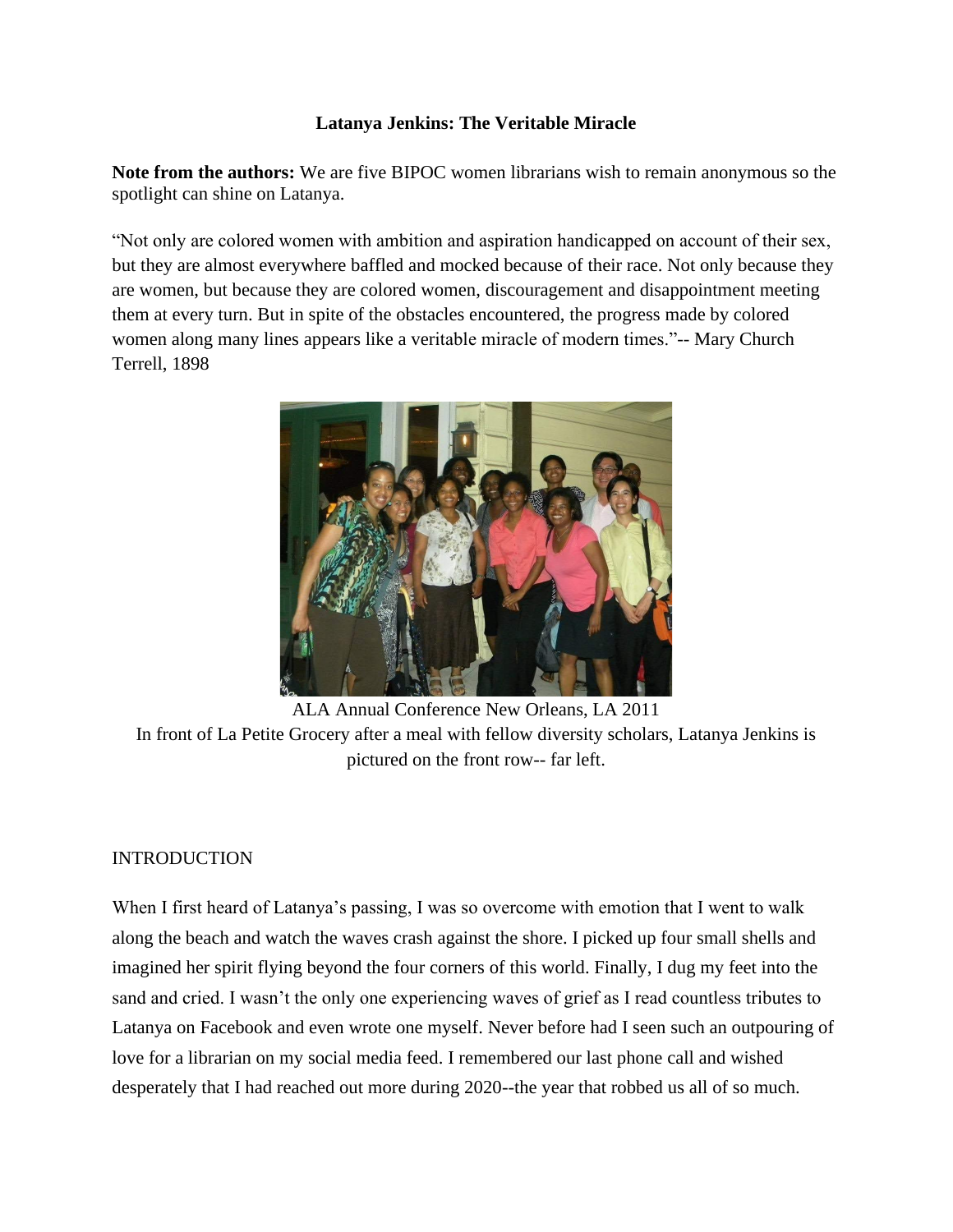Representing BIPOC women librarians, we have come together to create space to honor the memory of our friend and her legacy as a Black woman in librarianship. Each of us remembers Latanya in our own way and our prayer is that collectively this piece will give readers a holistic glimpse of the dynamic and caring person that Latanya was. We are grateful for this space to celebrate you. Ase.

### LATANYA: A NEXT GENERATION LIBRARIAN

I first met Latanya seventeen years ago when we were still in library school. We were both in the 2005 [ARL Initiative to Recruit a Diverse Workforce](https://crln.acrl.org/index.php/crlnews/article/view/9520/10828) cohort. The ARL Initative's purpose was to help us break down racial barriers in academic librarianship at top tier research institutions in the country. Although we went to different library schools, we really bonded during our cohort experience--so much so that we exchanged phone numbers and kept in touch once the cohort ended. We would talk a few times a year and meet up whenever we both were at library conferences together. We were both the first Black librarians hired in the reference departments at our libraries; she was at Temple University while I was at Vanderbilt University. While we are taught to celebrate firsts in American culture, I want to name the isolation, loneliness, and [cultural taxation](https://www.hercjobs.org/managing-cultural-taxation-and-combating-burnout-tips-for-underrepresented-faculty-and-staff/) that comes along with being "the first" in a predominantly white field. Latanya and I had that in common, too. Nevertheless, Latanya persevered and excelled as a next generation librarian.

Our overlapping experiences integrating academic librarianship made it easy to relate to and confide in each other. In fact, we both started our career as library assistants. Latanya actually started out as a library assistant in the Health Sciences Library at Temple University in 2002. After finishing at Drexel's library school, Latanya became one of four inaugural diversity fellows at Purdue University. In 2009, she worked as a reference librarian at Bowie State University and then at Morgan State University in 2011. While at Morgan State University, she acquired additional subject expertise as the liaison for Government Documents. In 2012, she began working at Temple University as the Reference Librarian for Government Documents and Africology.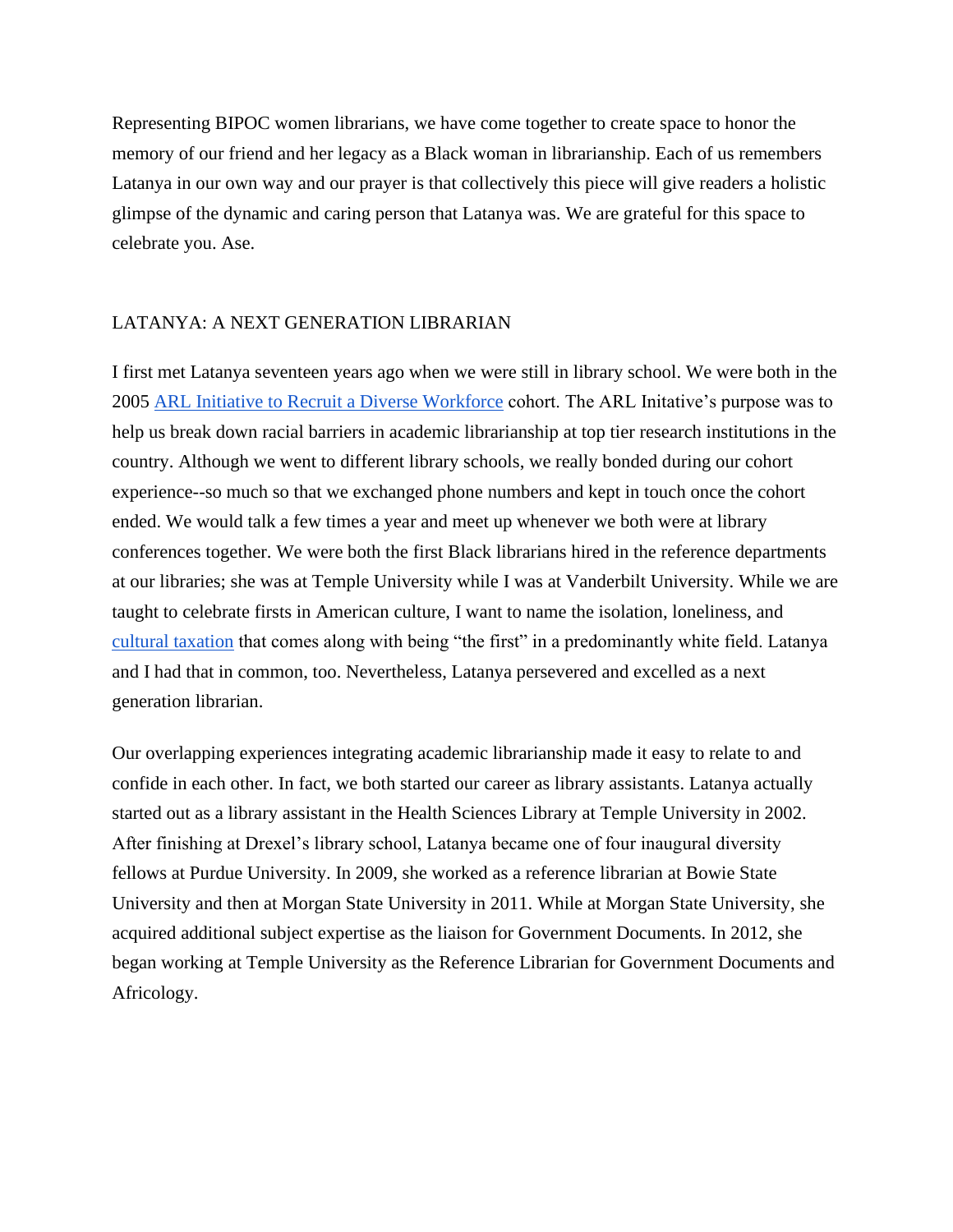Known for her humor and charm, Latanya presented at countless library conferences in the United States and abroad. She even presented outside of the LIS field. In 2014, she presented at the 99th Annual Association for the Study of African American History and Life (ASALH) Conference, a landmark event for Black historians and sociologists. In fact, she was part of the [inaugural meeting for the Association of African American Librarians, Archivists, and Curators](https://alair.ala.org/bitstream/handle/11213/10040/2014_afas_fall_newsfinal.pdf?sequence=1&isAllowed=y) that took place at this conference.



**Inaugural Meeting for the Association of African American Librarians, Archivists, and Curators at the 99th Annual Association for the Study of African American History and Life Conference in Memphis, TN, 2014. Latanya Jenkins pictured on the back row--second from the right.**

Latanya traveled to Limerick, Ireland, where she was on a panel about collections assessment at the [9th International Conference on Qualitative and Quantitative Methods in Libraries](http://www.isast.org/qqml2017/sessionsprogram2017.html) in 2017. Her presentation was entitled "A Comparative Assessment of Peer Institutions' Collections: Measuring Africology and African American Studies Collections". In 2019, Latanya traveled to Quezon City, Philippines where she presented "Going Beyond the Talk: How 'Chat in the Stacks' moves from Dialogue to Action & Engagement" at the [8th Rizal Library International](http://rizal2.lib.admu.edu.ph/8rlic/docs/8RLICProgramme.pdf)  [Conference](http://rizal2.lib.admu.edu.ph/8rlic/docs/8RLICProgramme.pdf)*.*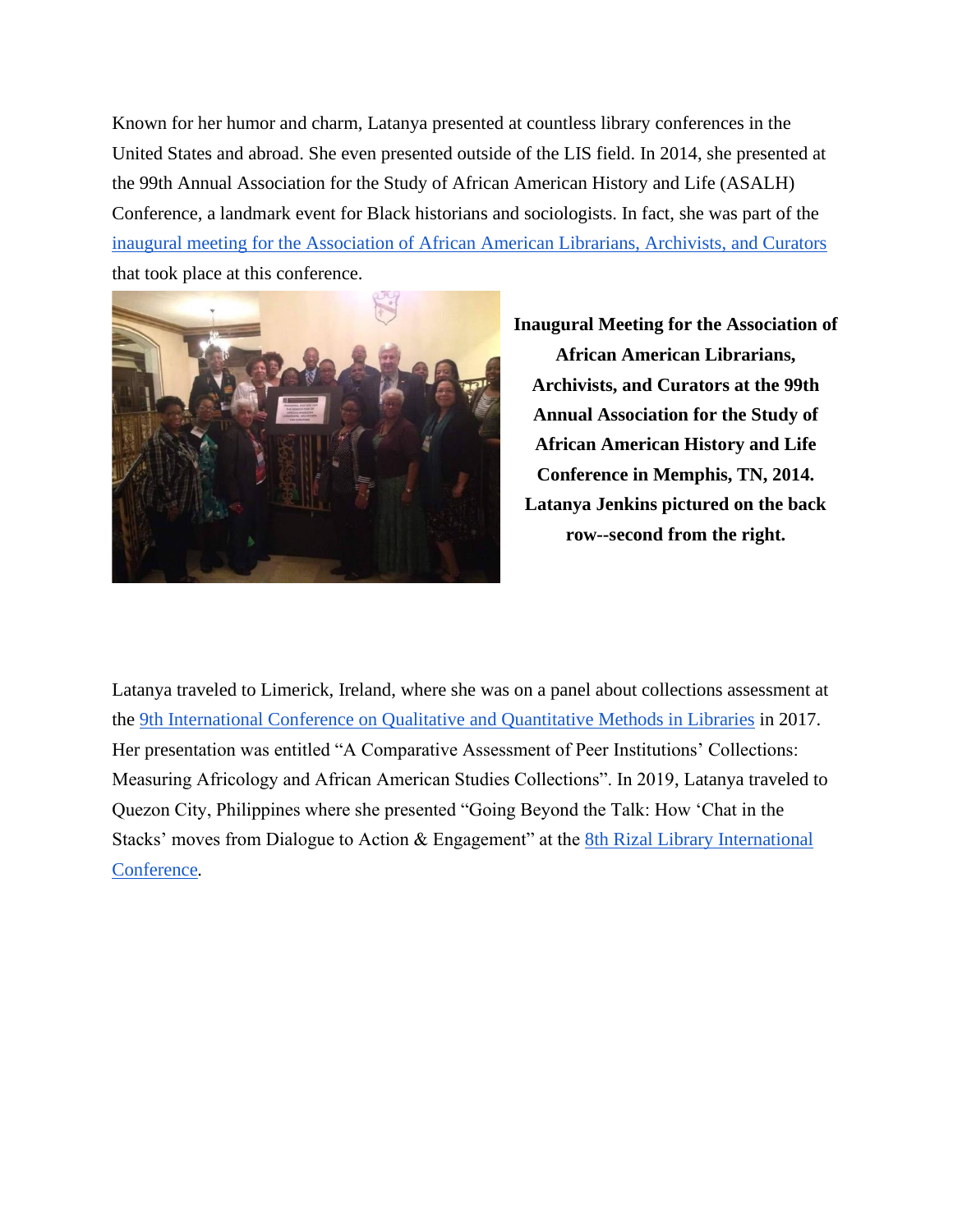

**Latanya Jenkins (invited presenter) at 8th Rizal Library International Conference, Ateneo de Manila University, Quezon City, Philippines (2019)**

One of her proudest accomplishments was co-authoring *Government Information Essentials (2017)*, which was awarded the Margaret T. Lane & Virginia F. Saunders Memorial Research Award by the Government Documents Round Table of the American Library Association in 2019. In 2020, Latanya Jenkins became a [Library Freedom Fellow.](https://libraryfreedom.org/team/latanya-n-jenkins/) Her final presentation was co-authored with Vitalina A. Nova and entitled "Pre-crisis & Post-crisis: Partnering with a Mayor's 2020 Census Response Initiative to Leverage Civic Engagement" for REFORMA's Northeast Chapter 16th Annual Joint Mini Conference.

# LATANYA: THE TRAILBLAZER

Latanya Jenkins was a trailblazer. In fact, if I'm asked to recall a defining moment when a career in librarianship seemed possible, that memory begins with Latanya Jenkins. Although I had chosen a career in libraries, I was bereft of an example of someone from a similar background choosing librarianship. However, that changed when I learned of Latanya Jenkins, who at the time was serving as one of the inaugural diversity fellows and visiting assistant professors at Purdue University Libraries in 2006. Latanya's presence within the profession was formative in my understanding that there was space for a young Black woman in librarianship.

As a student worker in libraries throughout my college studies, including graduate school, I had never encountered a Black librarian. Admittedly, I had chosen to be a part of a profession where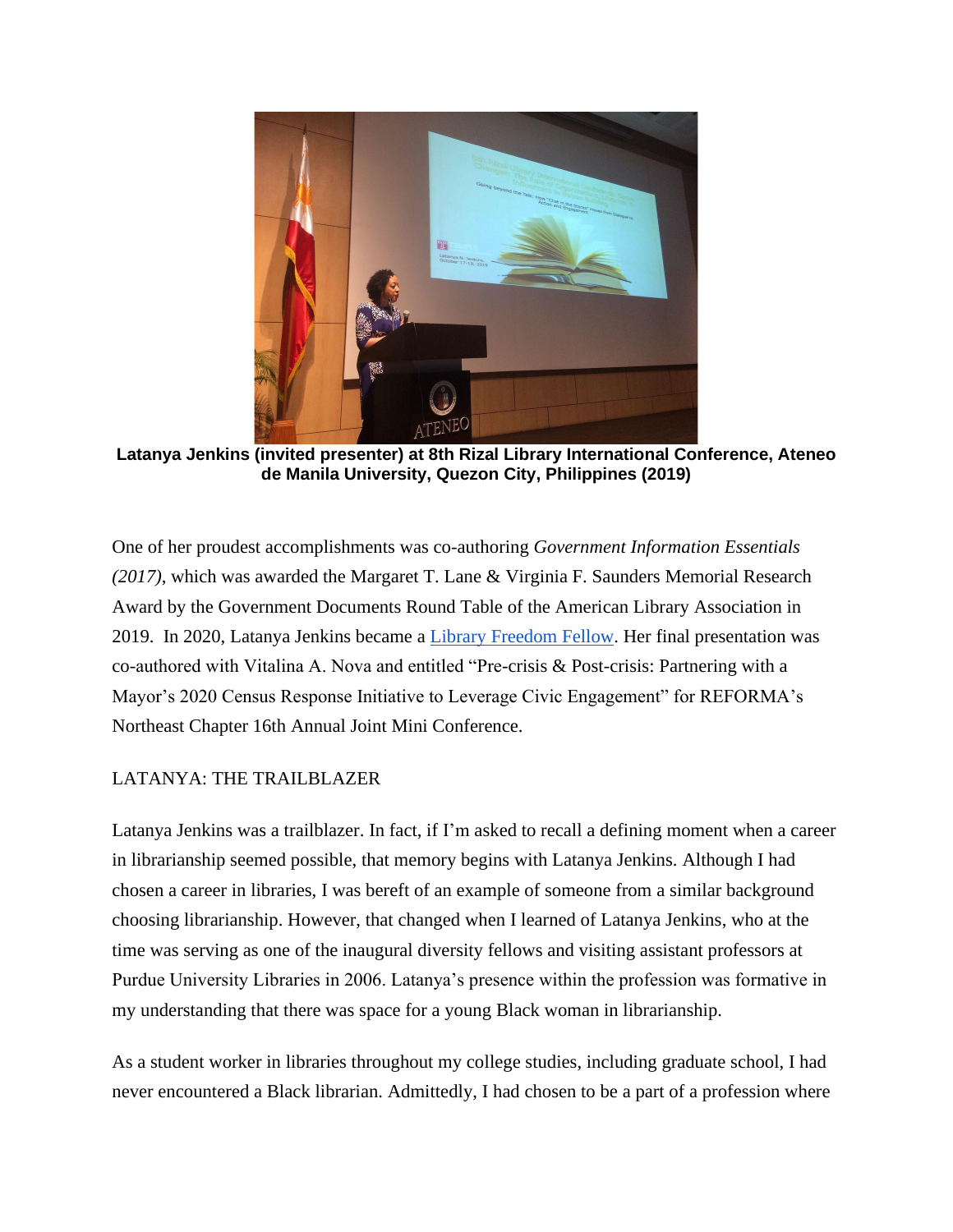I was challenged with public perceptions and stereotypes of librarianship being made up of "old white ladies" but, ageism aside, some of this critique was warranted. In the early 2000s, the LIS profession struggled to diversify its ranks. Coupled with an impending labor crisis due to the "graying of the profession" and motivated by different factors, there seemed to be a race to recruit the next generation of librarians. I entered library school with these interrelated workforce issues of diversity and recruitment dominating LIS discourse and learned of Latanya in her highprofile fellowship. She personified the possibility of my own success in pursuing a career in librarianship. To see Latanya featured so prominently represented hope that the LIS profession was taking steps to not only recruit and educate more librarians of color but to also train and hire librarians of color.

Being the first is never easy, and in her role as a diversity fellow, I am sure that Latanya and her cohort faced challenges related to making inroads despite historical barriers as well as navigating organizational culture and resistant attitudes. In 2007, I was fortunate to see Latanya in her role at Purdue when my class of ARL Diversity Scholars was hosted by Purdue University Libraries. As we were welcomed to campus with workshops and presentations, Latanya stands out in my memory. She proudly shared information about her projects and provided insight into what she was learning regarding the different roles and services within academic libraries.

I felt I knew Latanya long before I ever met her in person, but over the years, Latanya and I became friends. Always actively engaged in advancing the profession through serving on various committees, Latanya was always a joy to see at conferences. Often we would catch up on work and personal lives and projects. One of those unforgettable times includes the summer we were both selected for [University of Minnesota Libraries' Institute for Early Career Librarians](https://www.lib.umn.edu/about/institute) (Minnesota Institute). We spent a memorable week in Minneapolis learning how to better develop our professional selves but also intending to change our libraries and the profession for the better.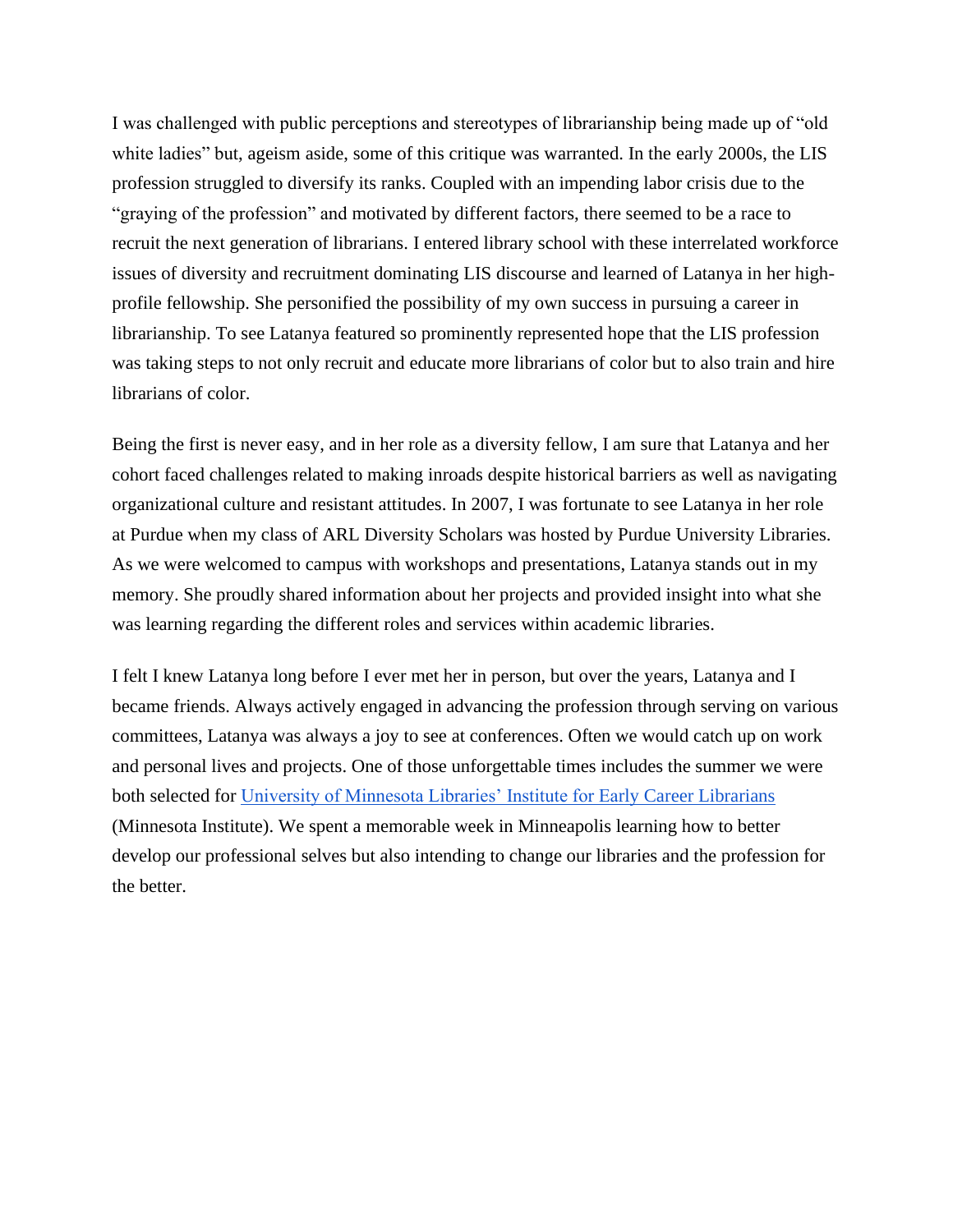

**7th class of the University of Minnesota's Libraries [Minnesota Institute for Early Career](http://www.lib.umn.edu/sed/institute/index.html)  [Librarians,](http://www.lib.umn.edu/sed/institute/index.html) July 2010. Latanya N. Jenkins seated 7th from the left.**

In spite of the obstacles she encountered, Latanya created visibility for all kinds of librarians and left a path for them to follow. She also helped blaze trails within non-LIS Black professional organizations that did not traditionally have a librarian presence. Her She left an indelible, incalculable imprint on my career by serving as a model for possibility. Thank you, Latanya, for the beautiful example you set and for the legacy we will continue to honor.



**ACRL Conference Seattle, WA 2009**

**Latanya Jenkins, Makiba Foster, Kawanna Bright, Kaetrena Davis-Kendrick, Deborah Lilton, and Pam Whaley**

# LATANYA: A TRUE MENTOR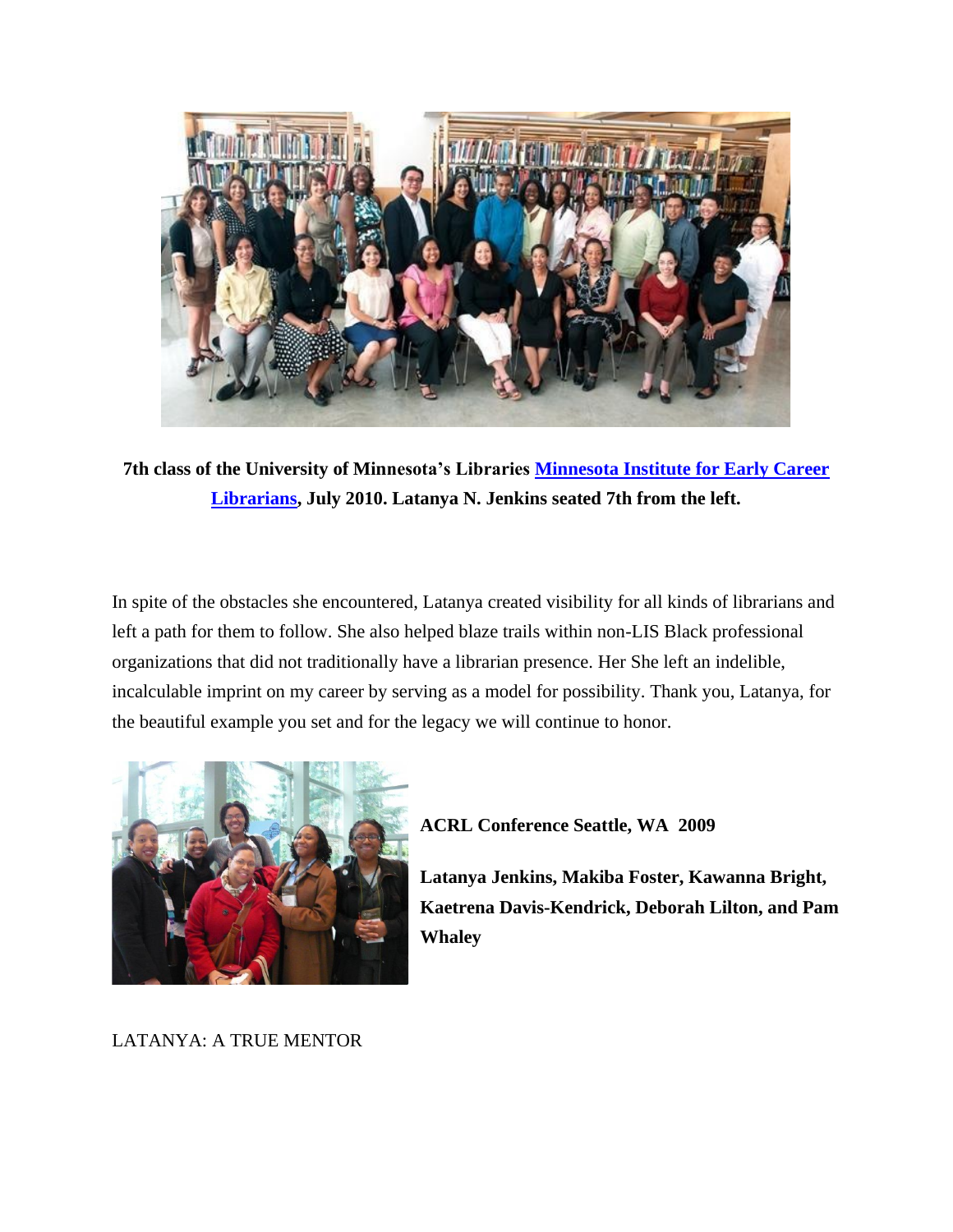While the word mentor may have come from Odyseus and ancient Greece, it has come a long way from its beginnings. Mentorship, at this point, is an institution; there are plenty of theories and methods on how best to do it. But, for me, mentoring at its best comes down to trust – trust in the person to guide you in the right direction and trust that they have your best interests at heart. In my seven years of librarianship, I have had many different mentors, both good and bad, but I can honestly say that Latanya Jenkins was not only my best mentor, but embodies the quintessence of mentorship. Under her, I learned not just how to be an academic librarian, but how to be a woman of color and a professional that could always lift her head with pride in a hostile field.

There were a lot of firsts when it came to my relationship with Temple University. While it was my first academic library experience, it was also Temple's first experience doing a residency program. I did not know this at the time, because I had been working as a school librarian, but there had been a race to demonstrate the importance of diversity in academic libraries, and these residencies were a prime example of "allyship" to the library workers of color within the field. These residencies, like many other attempts to diversify librarianship, were short-sighted and placed people of color (POC) into term-limited and contingent roles that often reinforced the very sense of hierarchy and marginalization of the very people trying to be recruited. Although I had an official mentor for the program who was very kind and helped me a lot with the integration of being an academic librarian at Temple University, Latanya truly understood the position that I and my coresident Anastasia Chiu were placed in because she too had been the "diversity hire" for an inaugural residency at Purdue University. Latanya understood how it felt to be the very first attempt at "diversity" that the university was undergoing and all of the trauma that placed on the body, mind, and soul. While I had at least taken the job knowing that I was just a checkbox for the university, it was a surprise to my coresident. However, I will never forget the meeting with the residency program supervisors where they told the two of us flat out that we were just there to be tokens: that our place in the Temple Library organization was not to create actual change, but to demonstrate to Temple's peer institutions that they understood the importance of "diversity." How do you come away from a meeting like that? Who do you talk to when your entire professional experience and accolades have been reduced to the melanin present in your skin? How do you even begin to explain the horror felt, the trauma experienced? I still don't remember the rest of that day. It felt like the sun had been turned off. We went to Latanya shell shocked. And she *brought back the sun*. It's been years now, and I don't remember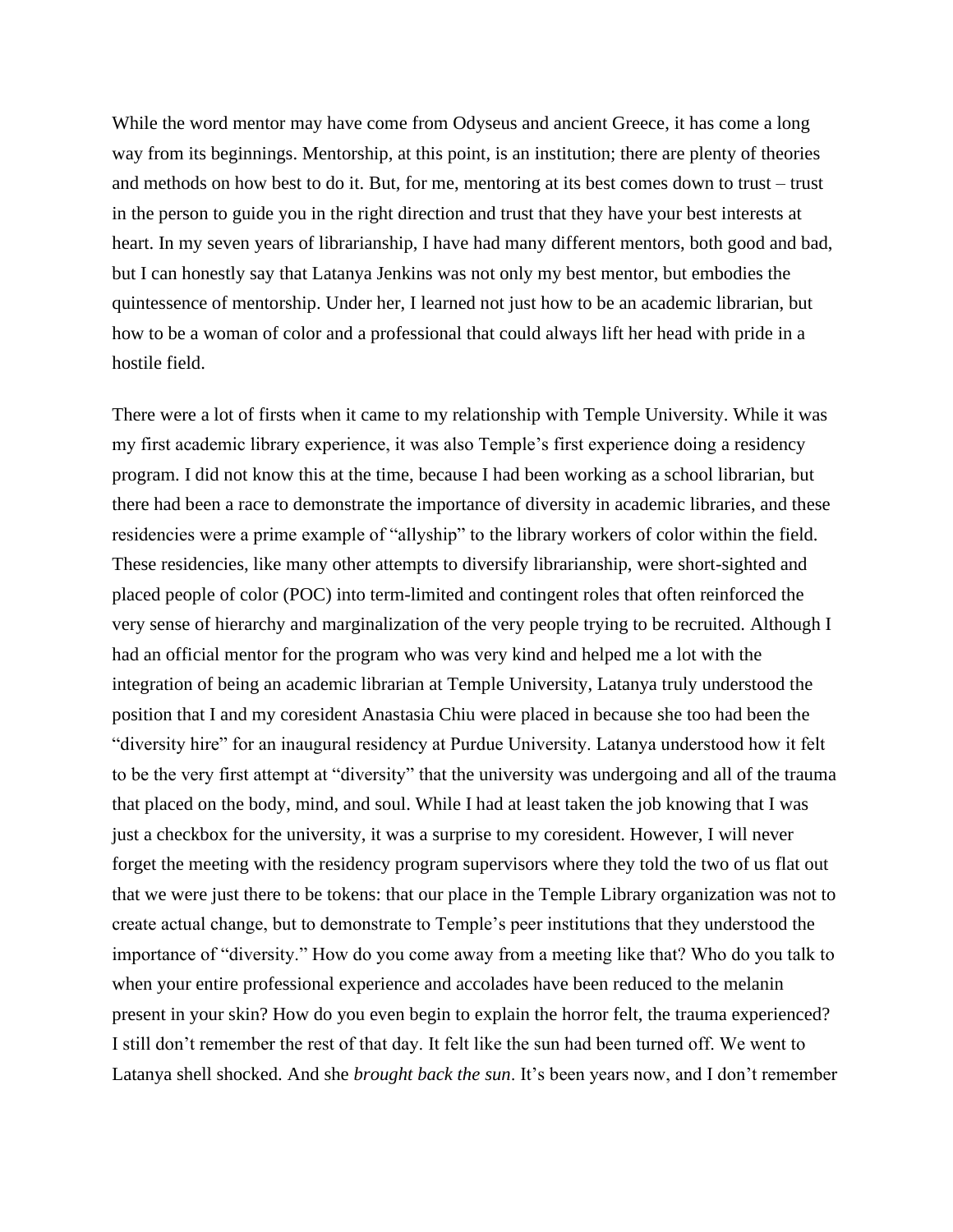what she said anymore, but I remember the feeling. It felt like the first breath of fresh air taken after being underwater.

I wish I could say that meeting was the last time Anastasia and I were traumatized during our Temple residency. But, no matter how it happened and who caused the trauma, Latanya was always there to bring back the sun. Mentorship is often distilled into the idea of being a "positive, guiding influence in another (usually younger) person's life."(Merriam-Webster, n.d.) That definition seems so small in comparison to what Latanya did for me and Anastasia and for so many others. Repeatedly, mentorship is done strategically. Mentor those who will become stars so that you can shine bright in connection with them. While I don't necessarily begrudge that kind of mentorship, that was never the reason Latanya mentored people. She mentored so many people–at all levels of librarianship, and even those outside the field! Anyone who came to her in need she would receive the very best help she could give.

What made Latanya Jenkins such an effective and true mentor was that her life wasn't easy, and she was open about her struggles. She was open about the struggles of being a Black woman in librarianship and academia–fields that were <u>overwhelmingly white</u>. She was open about the struggles of being "the only" within a library organization, especially when the campuses themselves taught majority Black and Brown students. She was honest about her struggles with being successful while struggling with cancer. And it made the advice she gave that much more powerful. She modeled the advice she gave. She succeeded in a hostile environment and remembered to be joyful while doing so. She created a version of success that was holistic and spiritual in addition to the more traditional models. You could always trust that she had your best interests at heart. And because she shared her struggles, you knew that she would never judge you for your own. She is a mentor in the truest sense of the word, and I can only hope to emulate the sunshine she spread to everyone around her.

#### LATANYA: THE CONSUMMATE EXPLORER

Latanya and I knew each other for almost fifteen years. You might say we grew up together within the library field. We were in the same ALA Emerging Leaders Program (ELP) cohort (2008). We were in the same Minnesota Institute cohort (2010). But we met each other before that, when my ARL Diversity Scholars cohort visited Purdue in spring 2007.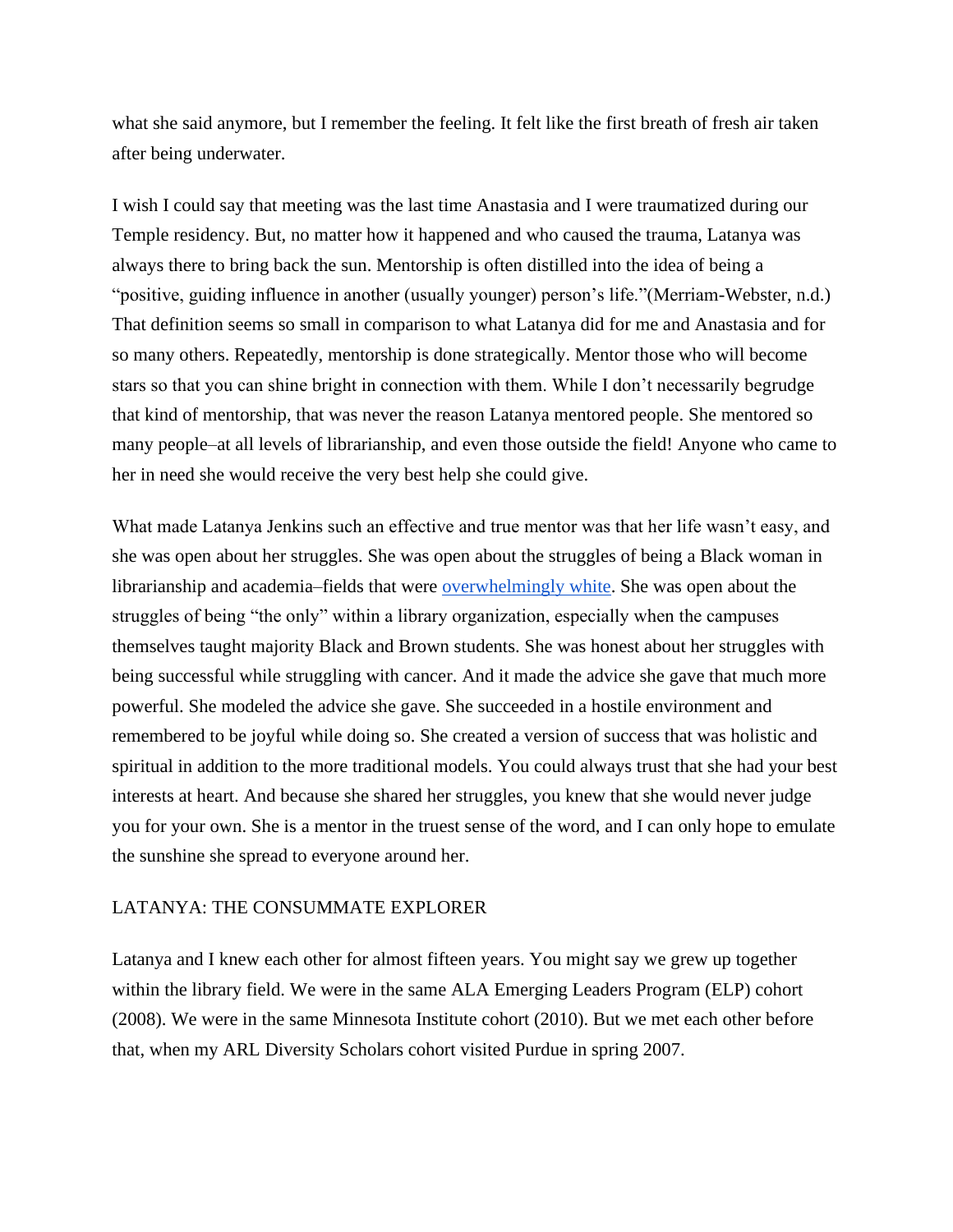Latanya and I really began to know each other when some in my ELP cohort dined together at Morimoto's during ALA c 2008 in Philadelphia. We sat next to each other and talked for three hours, during which I learned that she had a ton of food allergies, including shellfish and green tea, and we were at a sushi restaurant! She had so many allergies that I could never keep them straight, but she never let these stop her from enjoying good food. This is just one example of how she faced the world with arms wide open – always open to possibilities, living life to the fullest despite many obstacles.



A few members of ALA Emerging Leaders Program 2008 cohort with Chef Morimoto, Morimoto's, Philadelphia, PA (2008) [Front row, L-R: Jacquie Samples, Jade Alburo, Nicole Cavallaro, Kim Leeder Back row, L-R: Latanya Jenkins, Julie Yen, Chef Masaharu Morimoto, Neely Tang]

My favorite memories of Latanya, though, were when we would go on exploration adventures, which usually took up the entire day and into the evening. I had already left the East Coast by the time she returned but, whenever I was in the area, we always got together. When she was still in Baltimore and I happened to be in DC, she would come down or I would go up or both. When I went to New York, she came up from Philadelphia. We would have some plans, but oftentimes we just stopped by whatever grabbed our attention – libraries, historical sites, tourist destinations, even gravesites and Occupy DC protests. Latanya especially loved the arts, and we went to museums and plays together. I loved exploring with her -- appreciating people and places and discovering new things – those were the best days.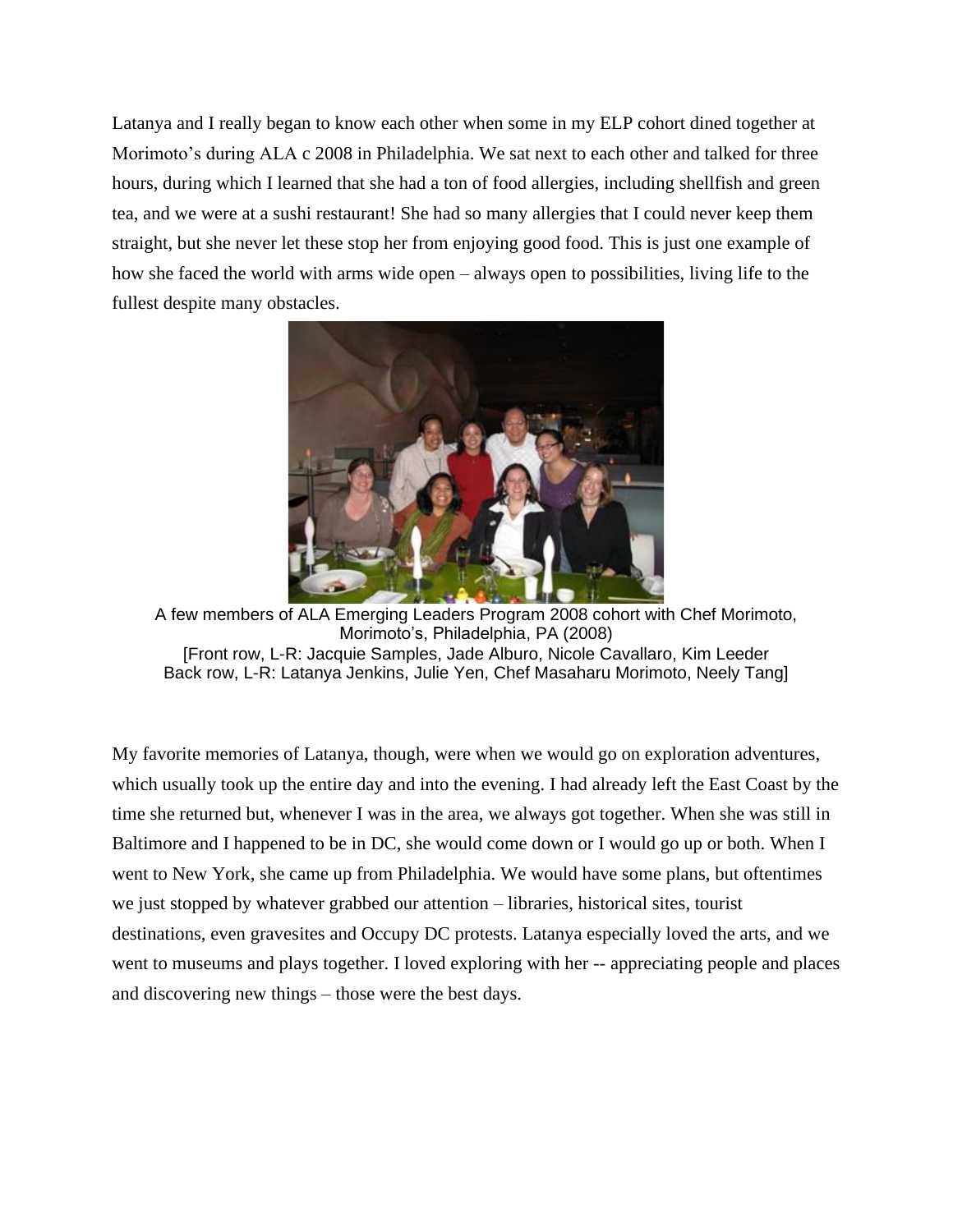

*Jekyll & Hyde: The Musical***, Kennedy Center, Washington, DC (2012)**

With her love of food and culture, it is no surprise that Latanya was a traveler. She often traveled to spend time with family and friends. She was proud that she was able to bring her mother to South Africa when she attended IFLA there. When the Joint Conference of Librarians of Color (JCLC) was in Kansas City, we swung by St. Louis to visit another librarian for a few days before all driving together to the conference. We were on a collections assessment panel together in Limerick, Ireland, in 2017. Outside the conference, we had an excellent time walking along the Shannon River and eating (of course!). We often daydreamed of more travels together, including my showing her around the Philippines. She truly was the best travel companion.



**Latanya Jenkins and Jade Alburo, St. Louis Art Museum (while visiting Makiba), St. Louis, MO (2012)**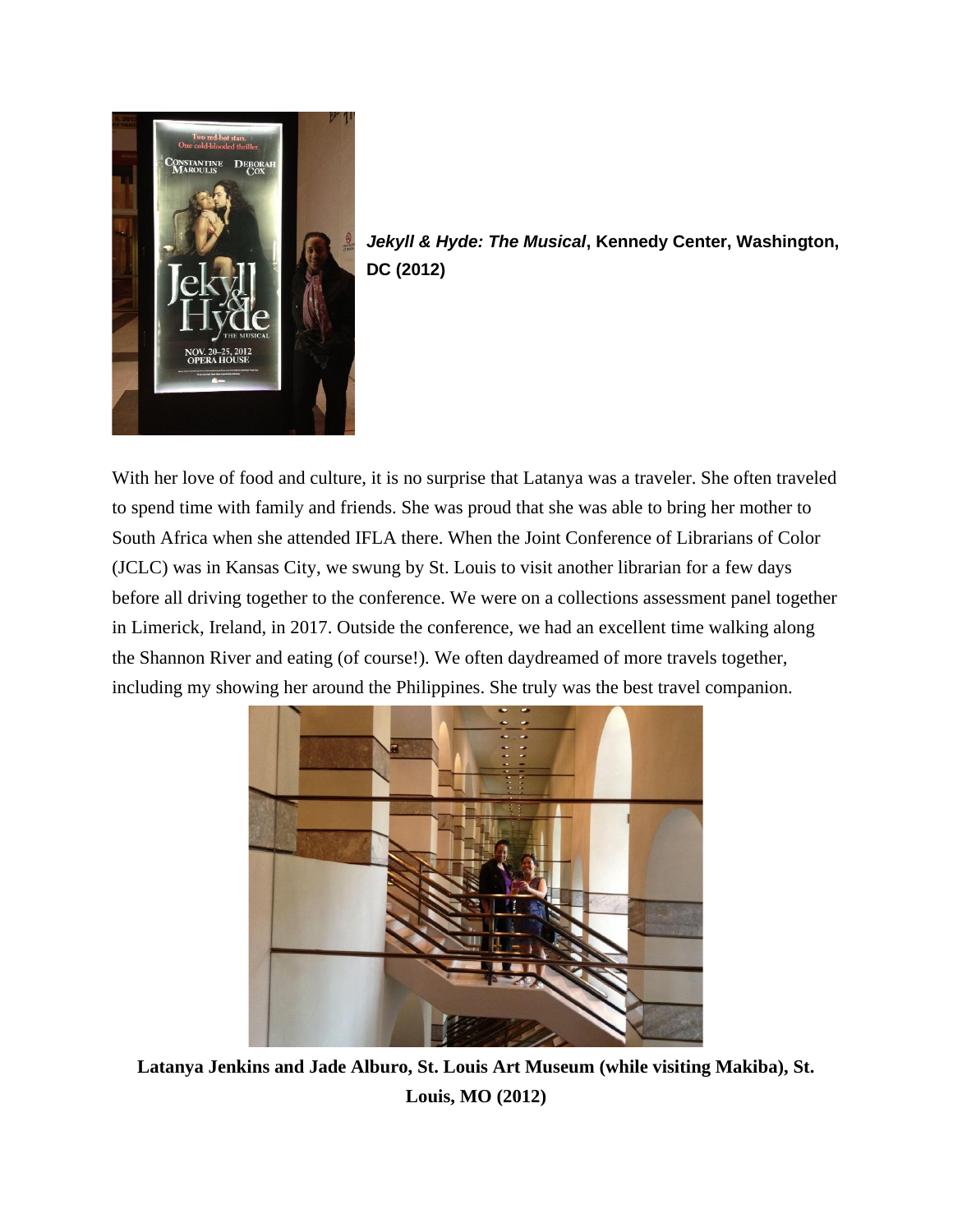Latanya and I had similar trajectories within librarianship. We both gloried in each other's accomplishments and commiserated in our frustrations. But our connection goes beyond this professional sphere. We shared a thirst for knowledge and adventure, a desire to explore new places and learn about others, and an appreciation of culture. And yet, the way she approached all these was somehow different -- she did it with a *joie de vivre* to which I can only aspire. The way she lived her life was and will continue to be an inspiration.

Latanya was truly a gift to her family and friends. She touched the lives of everyone she met, even those she only met once and those she only knew online. She showed a deep commitment to her work and her scholarship. She was passionate, vivacious, and funny. I have never known such a positive person, despite the challenges she faced and the responsibilities she had. She was joy manifested, and she spread around that joy by being a cheerleader for everyone. She lived her life with generosity, goodness, and love, and we were all privileged to be in her sphere.

### LATANYA: THE LIGHT & INSPIRATION

On a crowded library exhibit floor in 2014 on an extremely warm June day in Las Vegas, Nevada, I had what I perceived as the weight of the world on my shoulders. I was stuck as a graduate student pursuing a PhD, having left behind a nine-year library career. There in an opening on the crowded floor stood Latanya Jenkins. I hadn't seen her in a while, and we began talking in what I recollect was a marathon conversation about our collective plight as Black women in librarianship. I left the conversation with a new sense of renewal about what I should pursue in scholarship by understanding the depth of the experiences of Black women in the profession that makes us continue to be perceived as outsiders in a white-constructed community. That encounter, after knowing Latanya for many years, manifested a light of inspiration that I recognized in her years earlier.

The beacon of sisterhood and camaraderie for Black women in the  $21<sup>st</sup>$  century library experience is ever present. The informal connections dismantle isolation and provide ears to hear mutual support and uplift. I first encountered Latanya Jenkins before she accepted a professional position. As a resident librarian at the University of Tennessee, I attended the 2006 Society of American Archivists conference in Washington D.C. There I encountered a Black woman who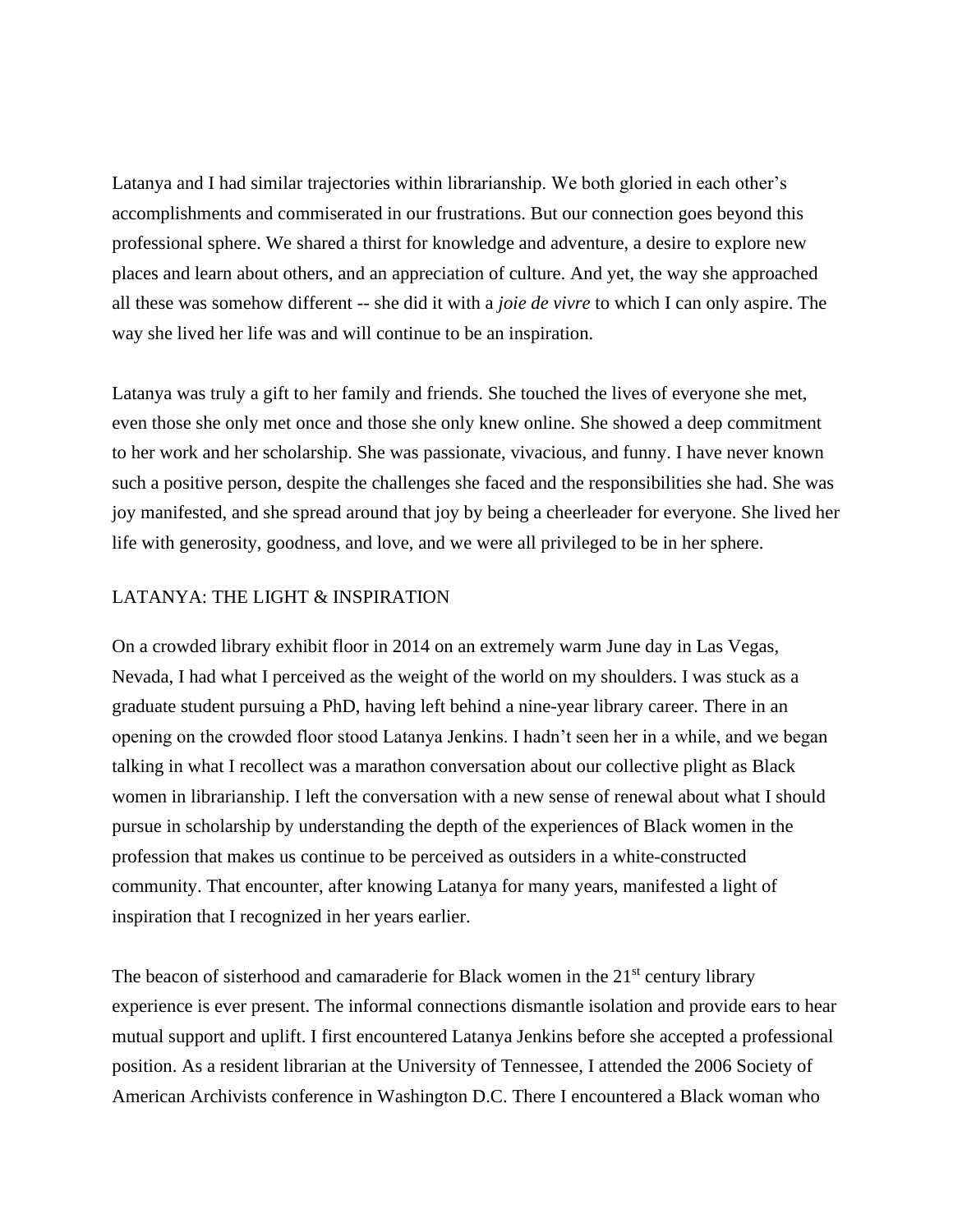asked me about myself and told me she knew of a young woman who would be entering the field at a similar residency program at Purdue University. I gave the woman my card and she assured me that the young woman was extremely professional and would respond timely to any email outreach.

Much to my surprise when I returned from the conference, I received an email message from Latanya Jenkins introducing herself and asking me about my experiences as a resident librarian and that she was excited to be going to Purdue University. In the email, Latanya confirmed everything that was said about her from the woman I met at the conference. I felt a sense of pride that I had only been in the profession a year and was in the position to provide guidance to a peer. I also knew that the program created at Purdue University was inspired by my own refusal to accept a position there to participate in a residency program. The full circle moment gave me encouragement that there would be changes fostering more diversity at research library institutions. Unbeknownst to both of us and to many other Black women in academic librarianship was the burden of the journey to being our full professional selves. The battles, large and small, define the struggle for the inclusion of our voices.

Latanya became an integral part of the network of women of color in the profession. Now fifteen years later, I understand the completeness of what the circle truly represents. The full circle is both a light and a legacy. In that conversation on the exhibit floor, we told each other's truth, the struggle and the pain. We comforted one another on the path forward for continued meaningful work in the profession we chose to pursue. At the time of her passing and upon deep reflection, I realized that her bright light helped to illuminate a pathway for me to courageously pursue my need to translate this phenomenon into scholarship. Latanya Jenkins, a consummate professional and dear colleague, chose to give above anything else and shed a light on the dysfunction of the profession of librarianship for those women of color who labor whilst being interrupted by the forces of white supremacy. When I encountered Latanya in person for the last time at a diversity conference at the University of Maryland, where I presented on the voice of Black women in libraries, I was so excited to tell her that she inspired me. That illumination of the light of the many experiences we have over the years provides a continued way forward and operates in the tradition of Black women in libraries throughout the years.

#### **CONCLUSION**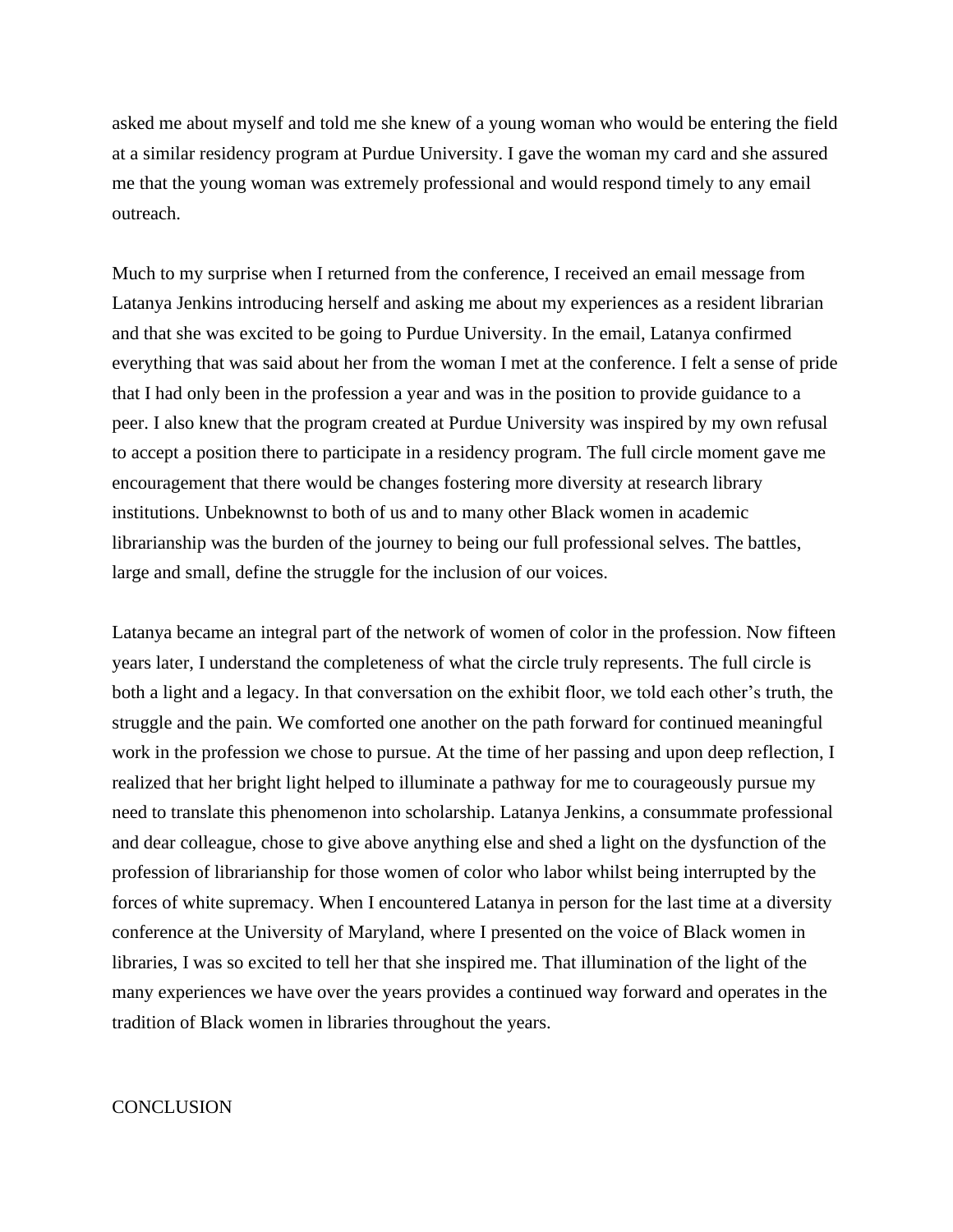Latanya Jenkins truly was and is a veritable miracle. Throughout her life, she was an ambitious and strong woman. Despite the obstacles in her way, both systemic as a Black woman in librarianship and personal with her struggles with cancer, she not only achieved great success, but touched the lives of countless others. She was not just a librarian: she was a trailblazer, a mentor, an explorer, and a model for the next generation of librarians and library workers. Even a week before she passed, she was still receiving accolades; she received the second round of approval for regular appointment from the dean of libraries. She was successful in every way, academically, spiritually, interpersonally, etc. She lived her life to the absolute fullest, and we were all lucky to have known her. We can only hope to live up to the incredible legacy she left behind. We have written all of these words, but they will never be enough to capture the amazing light that was her essence and spirit. We love you, Latanya Jenkins, and hope that the little we've written can honor you.



**Latanya Jenkins in front of the Charles L. Blockson Collection display at Temple University Archives (2014).**

### **Obituary**

Latanya N. Jenkins, Temple University librarian who traveled the world, dies at 45 [https://www.inquirer.com/obituaries/latanya-jenkins-librarian-temple-university-obituary](https://www.inquirer.com/obituaries/latanya-jenkins-librarian-temple-university-obituary-philadelphia-20210428.html)[philadelphia-20210428.html](https://www.inquirer.com/obituaries/latanya-jenkins-librarian-temple-university-obituary-philadelphia-20210428.html)

# **Selected Sources**

ALA's M15 Memorial Resolution Honoring Latanya N. Jenkins. ALA Virtual Conference. 18 June 2021.

[https://www.ala.org/aboutala/sites/ala.org.aboutala/files/content/M15%20Memorial%20Resoluti](https://www.ala.org/aboutala/sites/ala.org.aboutala/files/content/M15%20Memorial%20Resolution%20Honoring%20Latanya%20N.%20Jenkins%20Final.pdf) [on%20Honoring%20Latanya%20N.%20Jenkins%20Final.pdf](https://www.ala.org/aboutala/sites/ala.org.aboutala/files/content/M15%20Memorial%20Resolution%20Honoring%20Latanya%20N.%20Jenkins%20Final.pdf)